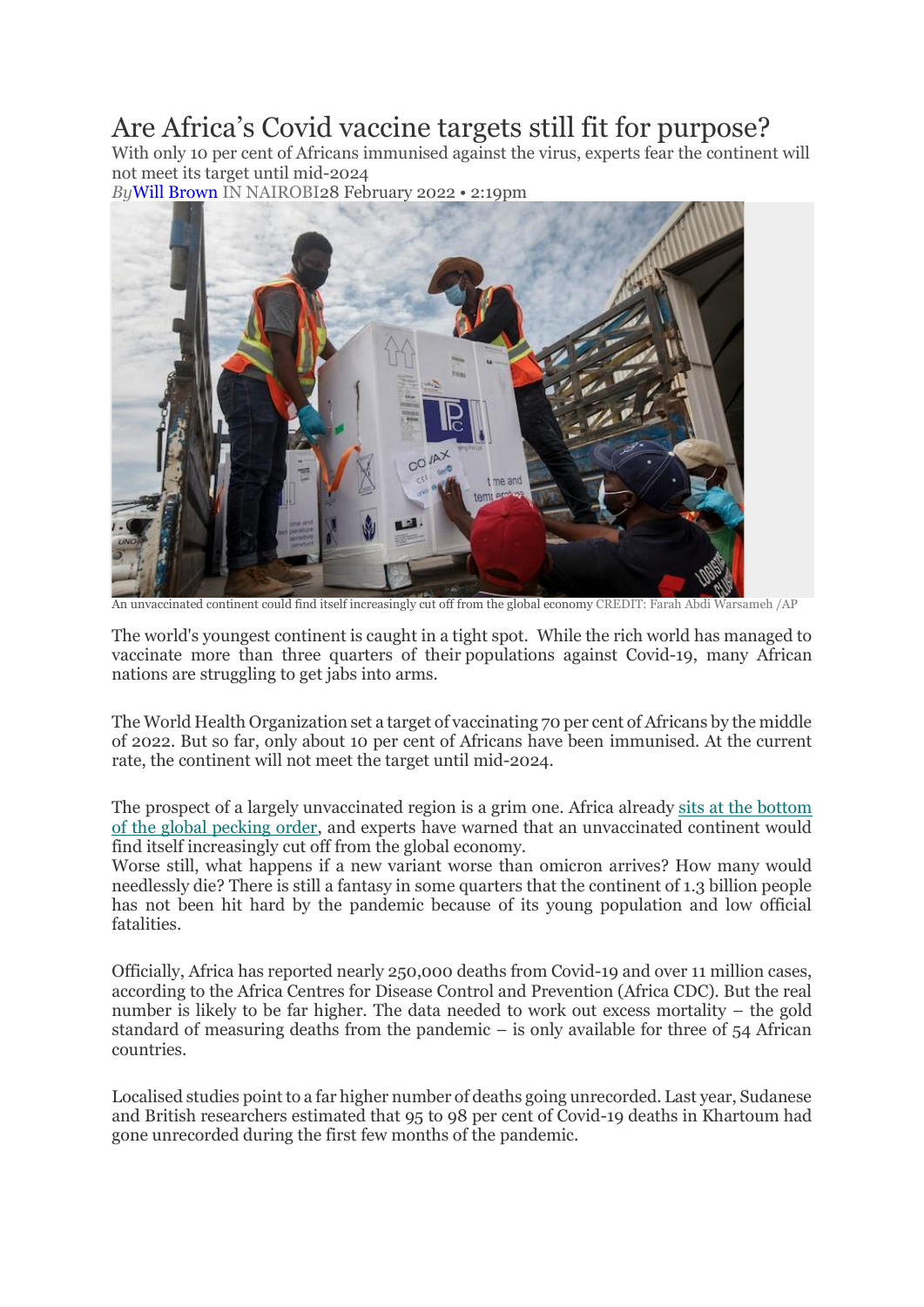At the same time, there are many complex reasons why countries are struggling to distribute life-saving shots. Some smaller countries like Rwanda and Seychelles have been highly effective, inoculating 58 per cent and 80 per cent of their populations, respectively. Others like the Democratic Republic of Congo (DRC) have only managed to vaccinate 0.4 per cent of its 90m people.

Local circumstances vary massively across the continent, with factors like access, apathy, religiosity, fake news, conspiracies and trust in government all playing varying roles.

But one key factor which has been felt across the board is supply. Africa was starved of Covid-19 vaccines for much of the pandemic as wealthier countries hoarded hundreds of millions of doses. Despite offering to pay for the jabs, many African governments were forced to wait for dribs and drabs of donations – 'crumbs from the table' as the South African President Cyril Ramaphosa described it.

Worse still, millions of doses have also arrived in African countries – including donations from the UK – with only weeks until expiry. This has added to the strain on overstretched healthcare systems and forced countries like Nigeria to destroy hundreds of thousands of vaccines, as the supply is unpredictable and massive surges harder to distribute.

But Africa's top medic says supply is no longer an issue. Countries have received hundreds of millions of vaccines from purchases, bilateral donations, or Covax, a vaccine-sharing project co-led by the World Health Organization (WHO).

Last week, Dr John Nkengasong, director of the Africa CDC, said he would be asking countries to pause their donations until the third or fourth quarter of this year. He said the key problem Africa faced now was [vaccine hesitancy and logistical issues.](https://www.telegraph.co.uk/global-health/science-and-disease/complacency-mistrust-government-mean-liberians-turning-backs/)

"It's like buying a whole basket of food and just putting it on your kitchen counter," Dr Nkengasong told Politico. "If you cannot use any, it will rot. But if you do that in smaller pieces, then you still get to the end goal with the same amount of food on your kitchen table – but at least you don't have any waste."

Dr Nkengasong said that the continent's vaccine hesitancy mostly comes from young individuals who don't see the virus as a threat. Africa's median age was 20 in 2020, compared to about 44 in Europe. Because of widespread rage across Africa against vaccine inequality, the subjects of vaccine hesitancy and vaccine targets have become highly contentious subjects. This was seen clearly at a recent 'Ports to Arms' vaccine summit in Abuja, Nigeria.

"There is a narrative at the moment that we could possibly not vaccinate some people because other parts of the world are fully vaccinated. That is not acceptable. It is 70 per cent – that is the goal. That is where we are going," said Dr Ayoade Alakija, co-chair of the African Union's Africa Vaccine Delivery Alliance, who headed up the summit.

When asked by a journalist whether African nations would reach the target of 70 per cent coverage and if it needed to because of widespread immunity from previous infections, Dr Alakija refused to read out the question in full. However, some senior South African scientists and medics are beginning to ask: are Africa's vaccine targets fit for purpose?

Experts told *The Telegraph* that the goal of 70 per cent of Africa's population was more about politicians and the media having a number to fixate on than keeping vulnerable people out of hospitals.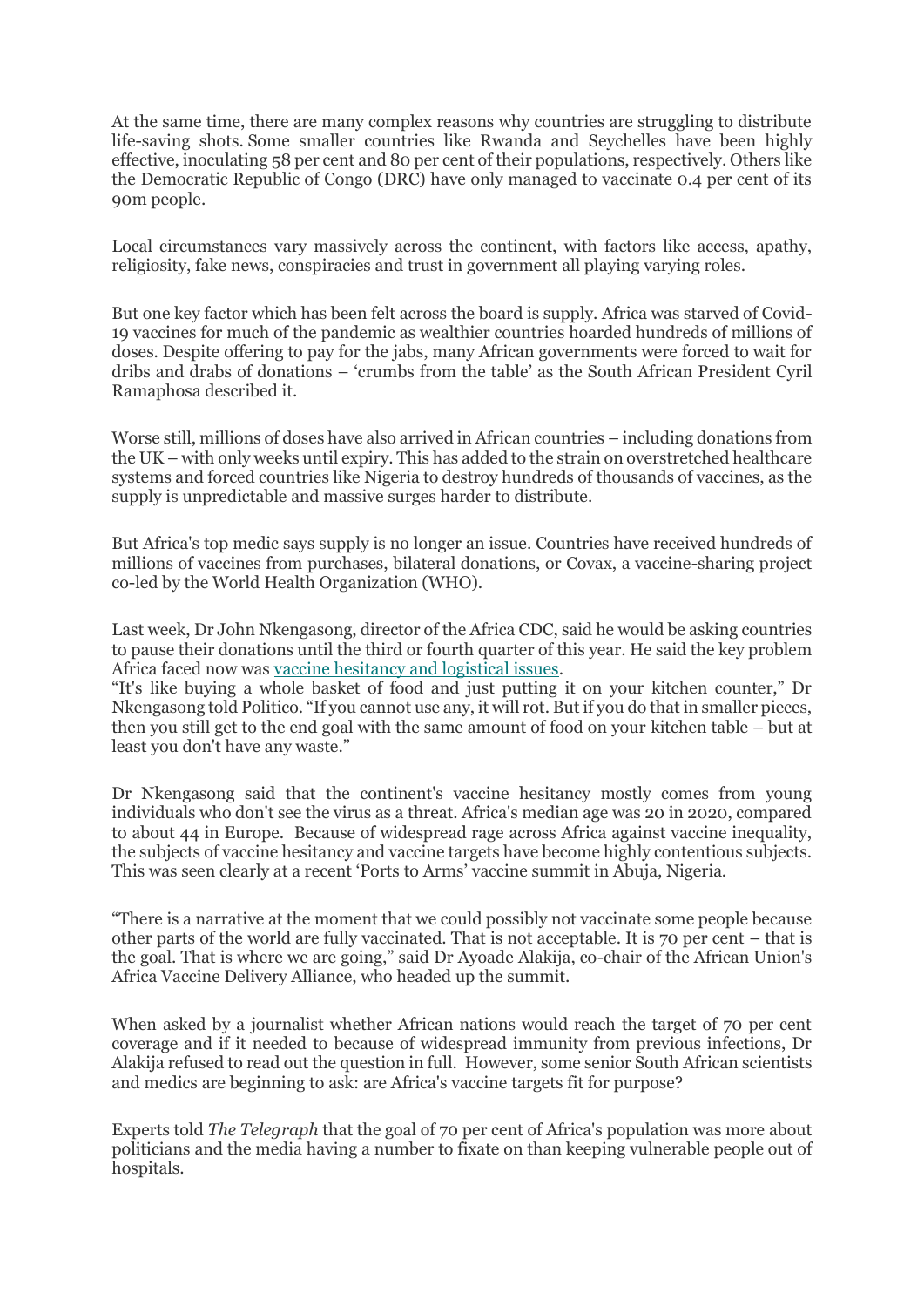"It would be a more efficient use of resources and vaccines to focus on maximising vaccination of people over 50 years old, who even in Africa have contributed to the vast majority of hospitalisation and death," said Professor Shabir Madhi, Dean of Vaccinology at the University of the Witwatersrand in Johannesburg.

"Achieving a 90 per cent coverage of adults over 50 years old – who constitutes less than 20 per cent of the population in Africa – will achieve much more than getting 40 per cent of random people vaccinated in the population."

"[The targets are] largely agnostic to the reality that even a higher per cent of the population across most counties in Africa have already reached this threshold of immunity to protect against severe Covid by virtue of natural infection."

Prof Madhi pointed out that the current Covid-19 seropositivity estimate in South Africa was now about 85 per cent and argued that this should be taken into account.

"There needs to be greater recognition of the natural infection-induced immunity having inadvertently arisen, and rather than being dismissive of it – we need to look at opportunities which it offers to be able to become more efficient with the tide of vaccines."

Dr Nicolas Crisp, deputy director-general of South Africa's National Health Department and public health specialist, also told *The Telegraph* that the vaccine target of 70 per cent was somewhat pointless.

"South Africa's initial target was 70 per cent of the population. I could say day one that wasn't going to happen. We were not vaccinating children and only 60 per cent of the population over 18."

So far, South Africa has managed to jab about 29 per cent of its 60m people, but daily vaccine rates have dropped dramatically over the last few months. "We can vaccinate 250,000 a day from tomorrow. We have 27m doses of vaccine sitting in our fridges. But people do not trust the government," Dr Crisp said.

"If you get above 85 per cent on a child vaccination immunisation target, that's an amazing result. But even when a vaccine is a requirement to get children into school, it takes years to get to these targets. So how are we meant to vaccinate 70 per cent of our population in six months? It's crazy.

"Why do we want to get to that target? What we want to do primarily is to keep vulnerable people out of hospital. If you're doing broad vaccination targeting everyone, the rate of return on effort just decreases dramatically," he added.

Dr Crisp emphasised that South Africa and other African countries should be focusing their efforts on reaching immunocompromised people. "That means pregnant people, people with transplants, people living with HIV, etcetera. We want to protect all people in congregate settings – prisons, old age homes, hospitals, etcetera."

However, another senior South African scientist told *The Telegraph* that the targets were absolutely necessary.

"One school of thought is that we should settle for reducing disease severity with vaccines due to high breakthrough infection rates from immune escape by variants," says Professor Salim